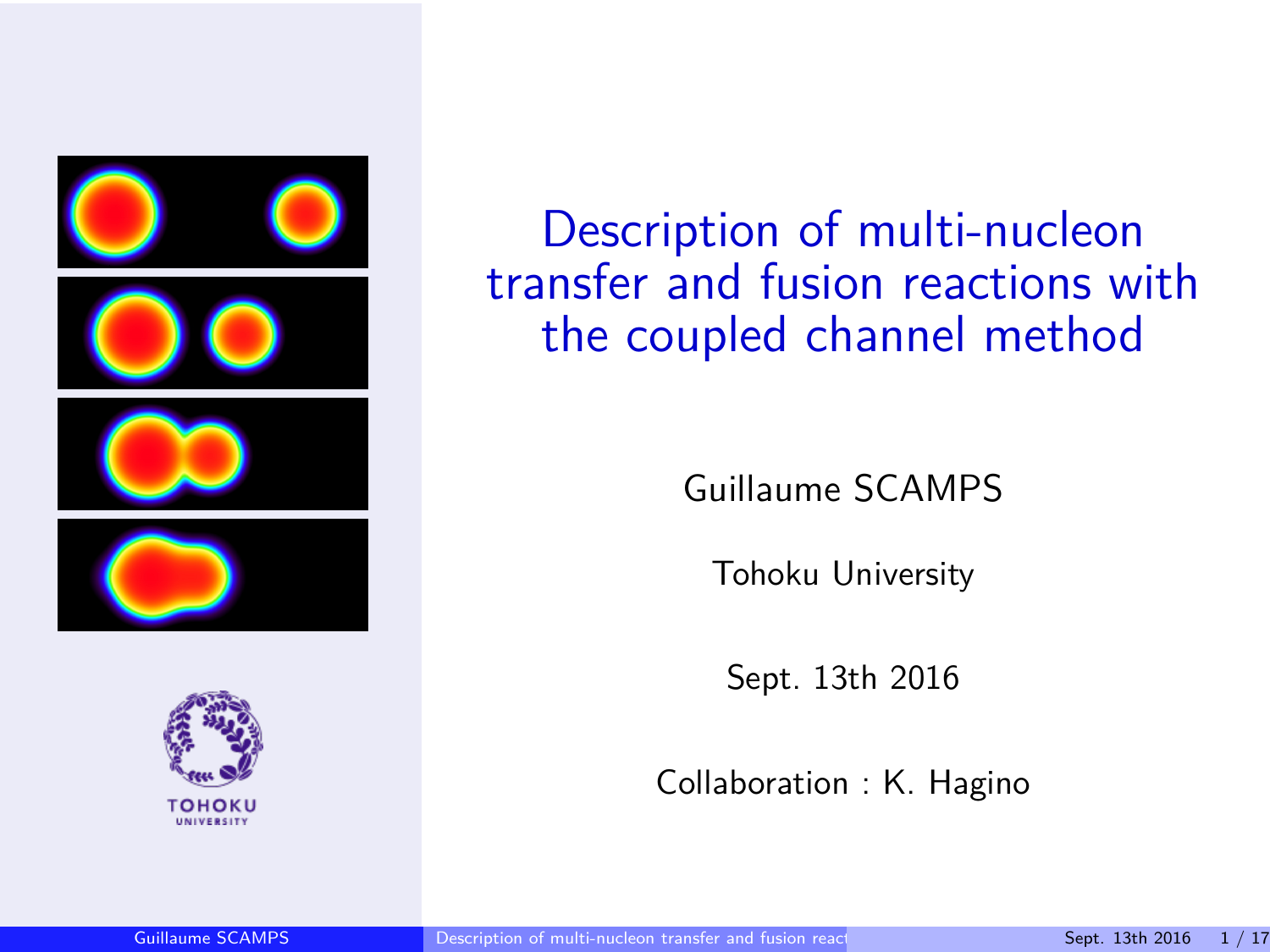## Effect of transfer on fusion cross section



H. Timmers et al., Nucl. Phys. A 633 (1998) 421-445

**Transfer enhances the fusion cross section at low energy.**

Guillaume SCAMPS [Description of multi-nucleon transfer and fusion reactions with the coupled channel method](#page-0-0) Channel Method 2 / 17



D. Bourgin, PRC 90, 044610 (2014)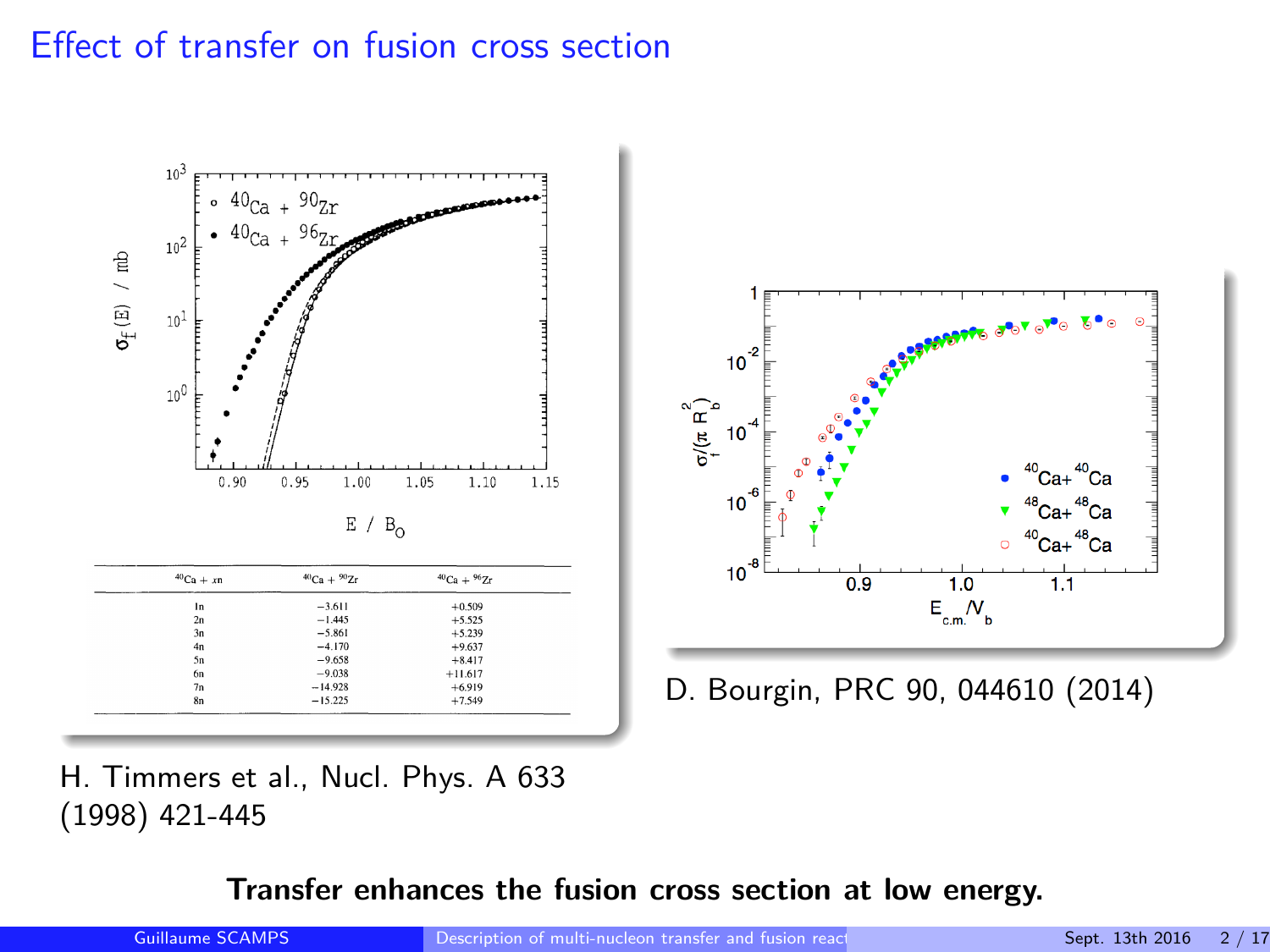#### Transfer reaction between heavy ions

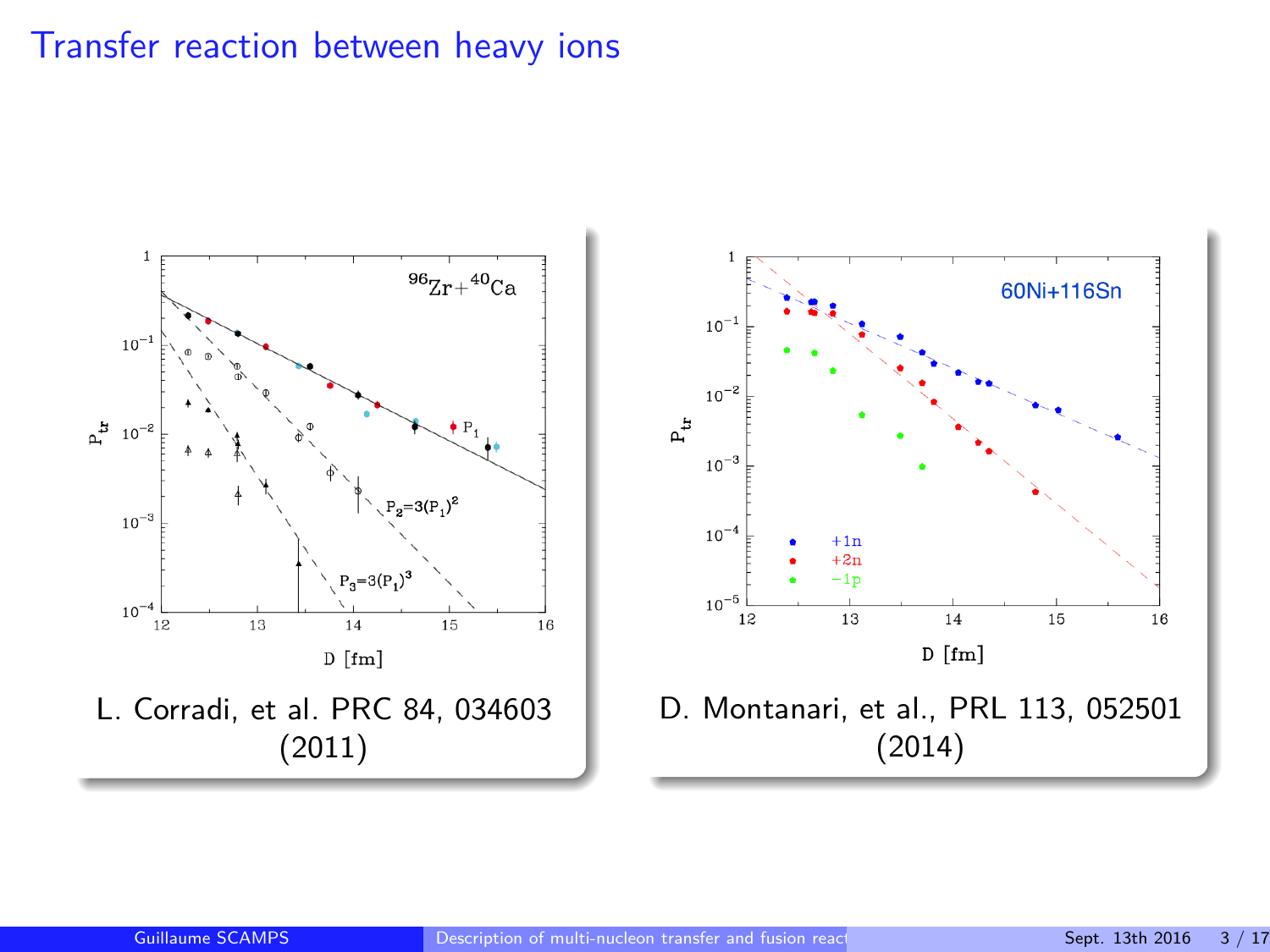## Phenomenological approach

#### Goal of the study

- Sequential or direct 2-neutron transfer
- Understand the interplay between transfer and fusion
- **•** Simultaneous phenomenological description of fusion cross section and transfer probabilities

#### Theory used

- **Time-dependent coupled-channels** (semi-classical trajectory)
- Coupled-channels theory

#### **Strategy**

Fit of the transfer coupling on the experimental data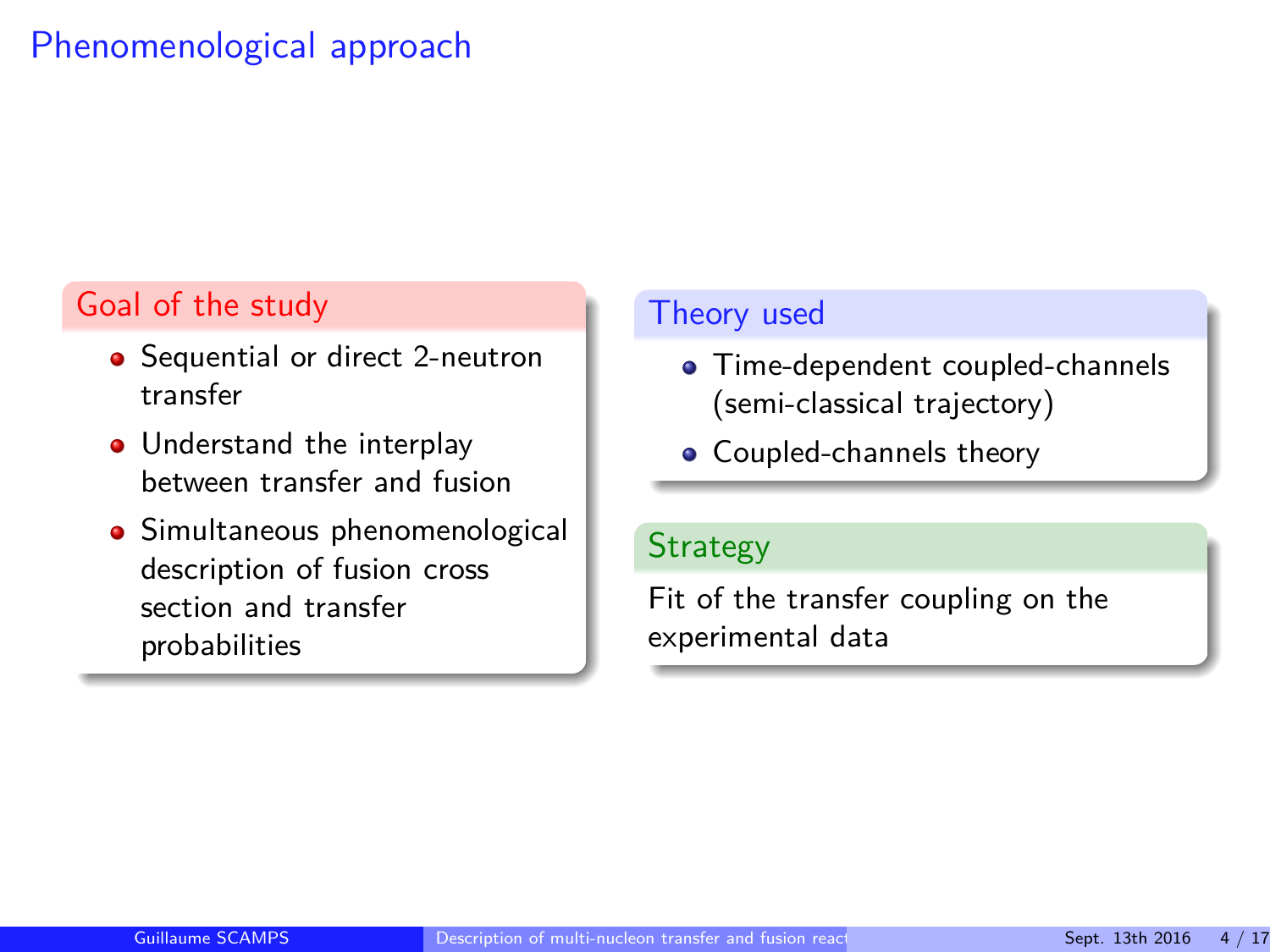#### Time-dependent coupled-channels with classical trajectory



# Transfer coupling  $i\hbar \frac{d}{dt}|\Psi(t)\rangle = \mathcal{H}[r(t)]|\Psi(t)\rangle$  $\mathcal{H}[r(t)] =$  $(0 \t F_{01}(r) \t F_{02}(r))$  $F_{01}(r) -Q_1 F_{12}(r)$  $F_{02}(r)$   $F_{12}(r)$   $-Q_2$  $\setminus$  $|\Psi(t)\rangle =$  $\int a_c$  $a<sub>1</sub>$  $a<sub>2</sub>$  $\setminus$ At the end of the trajectory :  $P_1 = |a_1|^2$  and  $P_2 = |a_2|^2$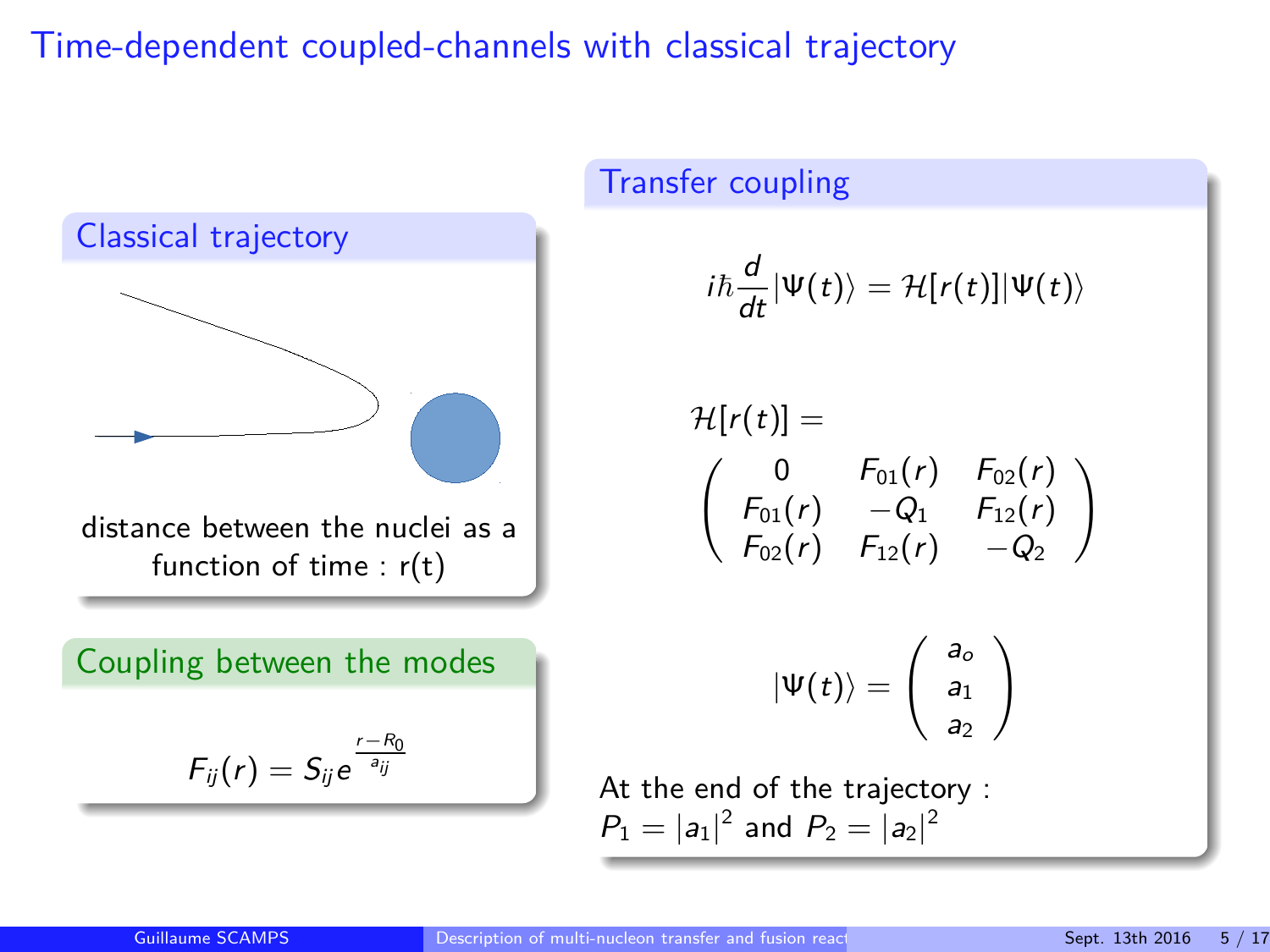## Direct transfer or sequential transfer :

## Sequential transfer

$$
\mathcal{H}[r(t)] = \left(\begin{array}{cccc} 0 & F_{01}(r) & 0 \\ F_{01}(r) & -Q_1 & F_{12}(r) \\ 0 & F_{12}(r) & -Q_2 \end{array}\right) \qquad \longrightarrow \qquad \longrightarrow \qquad \longrightarrow \qquad \longrightarrow \qquad \longrightarrow \qquad \longrightarrow \qquad \longrightarrow \qquad
$$

#### Sequential and direct transfer

$$
\mathcal{H}[r(t)] = \left(\begin{array}{cccc} 0 & F_{01}(r) & F_{02}(r) \\ F_{01}(r) & -Q_1 & F_{01}(r) \\ F_{02}(r) & F_{01}(r) & -Q_2 \end{array}\right) \qquad \qquad \overbrace{\hspace{1cm}}^{\bullet} \overbrace{\hspace{1cm}}^{\bullet} \overbrace{\hspace{1cm}}^{\bullet} \overbrace{\hspace{1cm}}^{\bullet} \overbrace{\hspace{1cm}}^{\bullet} \overbrace{\hspace{1cm}}^{\bullet} \overbrace{\hspace{1cm}}^{\bullet} \overbrace{\hspace{1cm}}^{\bullet} \overbrace{\hspace{1cm}}^{\bullet} \overbrace{\hspace{1cm}}^{\bullet} \overbrace{\hspace{1cm}}^{\bullet} \overbrace{\hspace{1cm}}^{\bullet} \overbrace{\hspace{1cm}}^{\bullet} \overbrace{\hspace{1cm}}^{\bullet} \overbrace{\hspace{1cm}}^{\bullet} \overbrace{\hspace{1cm}}^{\bullet} \overbrace{\hspace{1cm}}^{\bullet} \overbrace{\hspace{1cm}}^{\bullet} \overbrace{\hspace{1cm}}^{\bullet} \overbrace{\hspace{1cm}}^{\bullet} \overbrace{\hspace{1cm}}^{\bullet} \overbrace{\hspace{1cm}}^{\bullet} \overbrace{\hspace{1cm}}^{\bullet} \overbrace{\hspace{1cm}}^{\bullet} \overbrace{\hspace{1cm}}^{\bullet} \overbrace{\hspace{1cm}}^{\bullet} \overbrace{\hspace{1cm}}^{\bullet} \overbrace{\hspace{1cm}}^{\bullet} \overbrace{\hspace{1cm}}^{\bullet} \overbrace{\hspace{1cm}}^{\bullet} \overbrace{\hspace{1cm}}^{\bullet} \overbrace{\hspace{1cm}}^{\bullet} \overbrace{\hspace{1cm}}^{\bullet} \overbrace{\hspace{1cm}}^{\bullet} \overbrace{\hspace{1cm}}^{\bullet} \overbrace{\hspace{1cm}}^{\bullet} \overbrace{\hspace{1cm}}^{\bullet} \overbrace{\hspace{1cm}}^{\bullet} \overbrace{\hspace{1cm}}^{\bullet} \overbrace{\hspace{1cm}}^{\bullet} \overbrace{\hspace{1cm}}^{\bullet} \overbrace{\hspace{1cm}}^{\bullet} \overbrace{\hspace{1cm}}^{\bullet} \overbrace{\hspace{1cm}}^{\bullet} \overbrace{\hspace{1cm}}^{\bullet} \overbrace{\hspace{1cm}}^{\bullet} \overbrace{\hspace{1cm}}^{\bullet} \overbrace{\hspace{1cm}}
$$

 $F_{02}$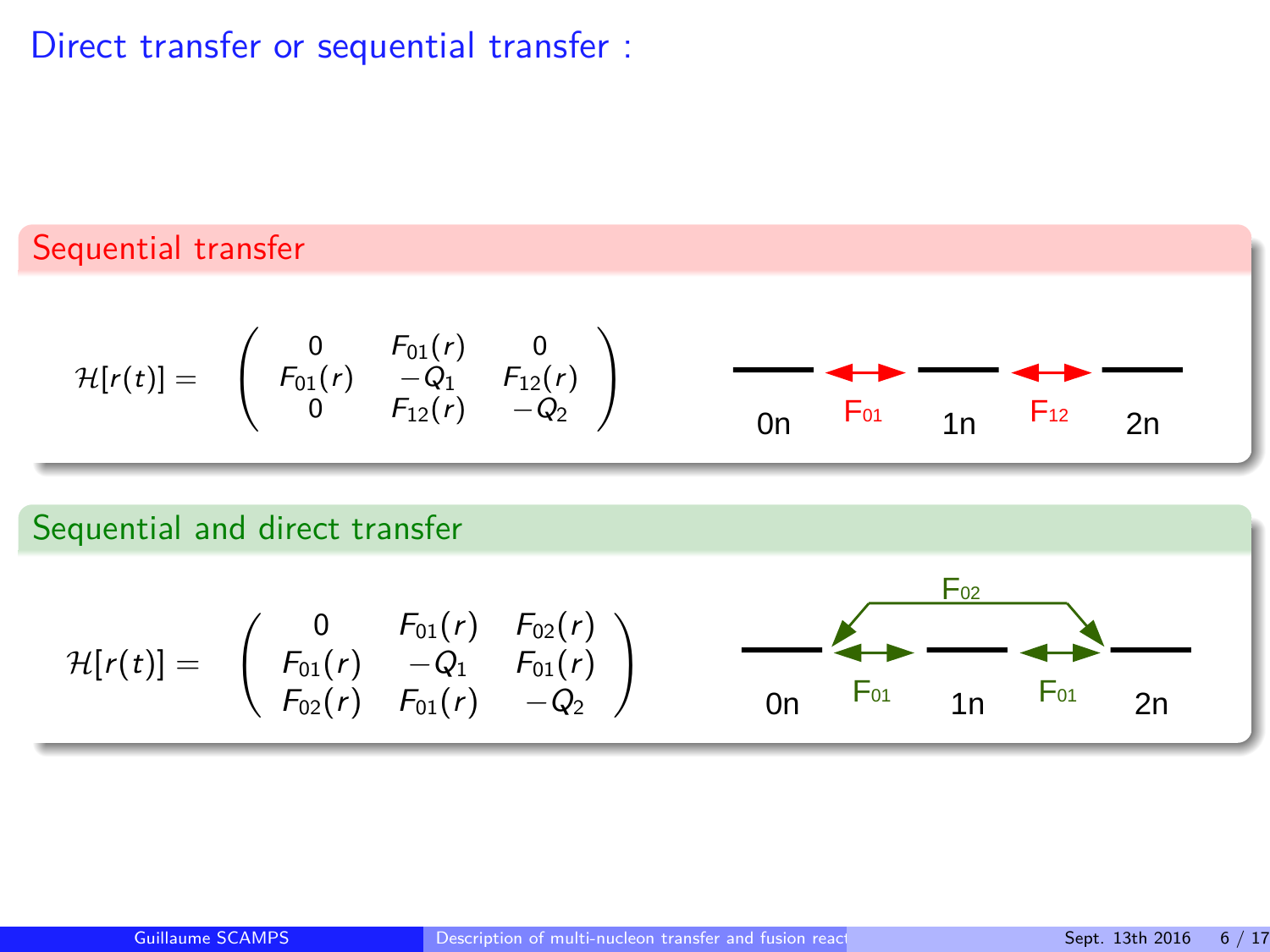#### Direct pair transfer or sequential transfer :

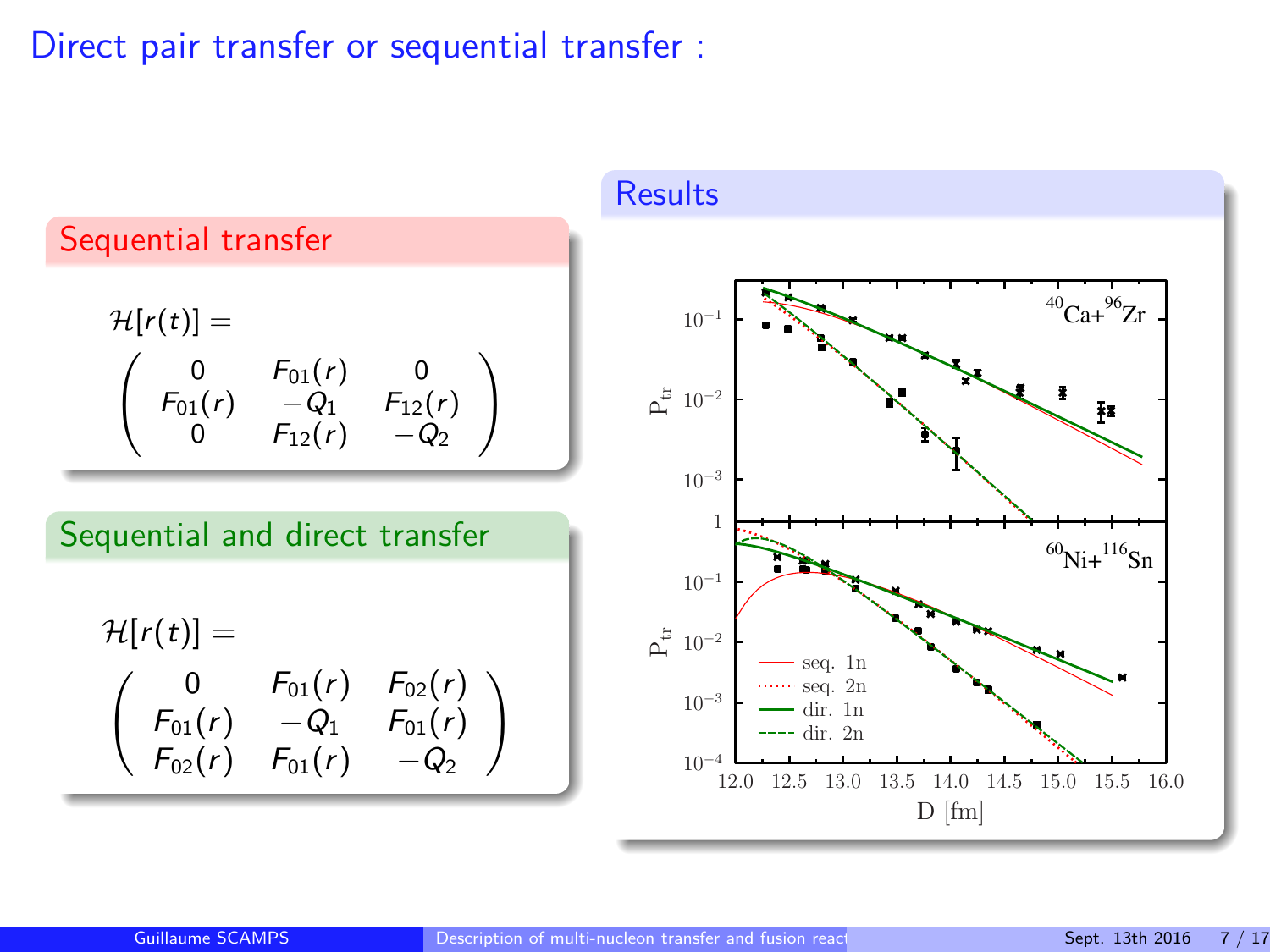







Guillaume SCAMPS **[Description of multi-nucleon transfer and fusion reactions with the coupled channel method](#page-0-0) Sept. 13th 2016 8 / 17th Coupled channel method Sept. 13th 2016 8 / 17th 2016 8 / 17th 2016 8 / 17th 2016 8 / 17t**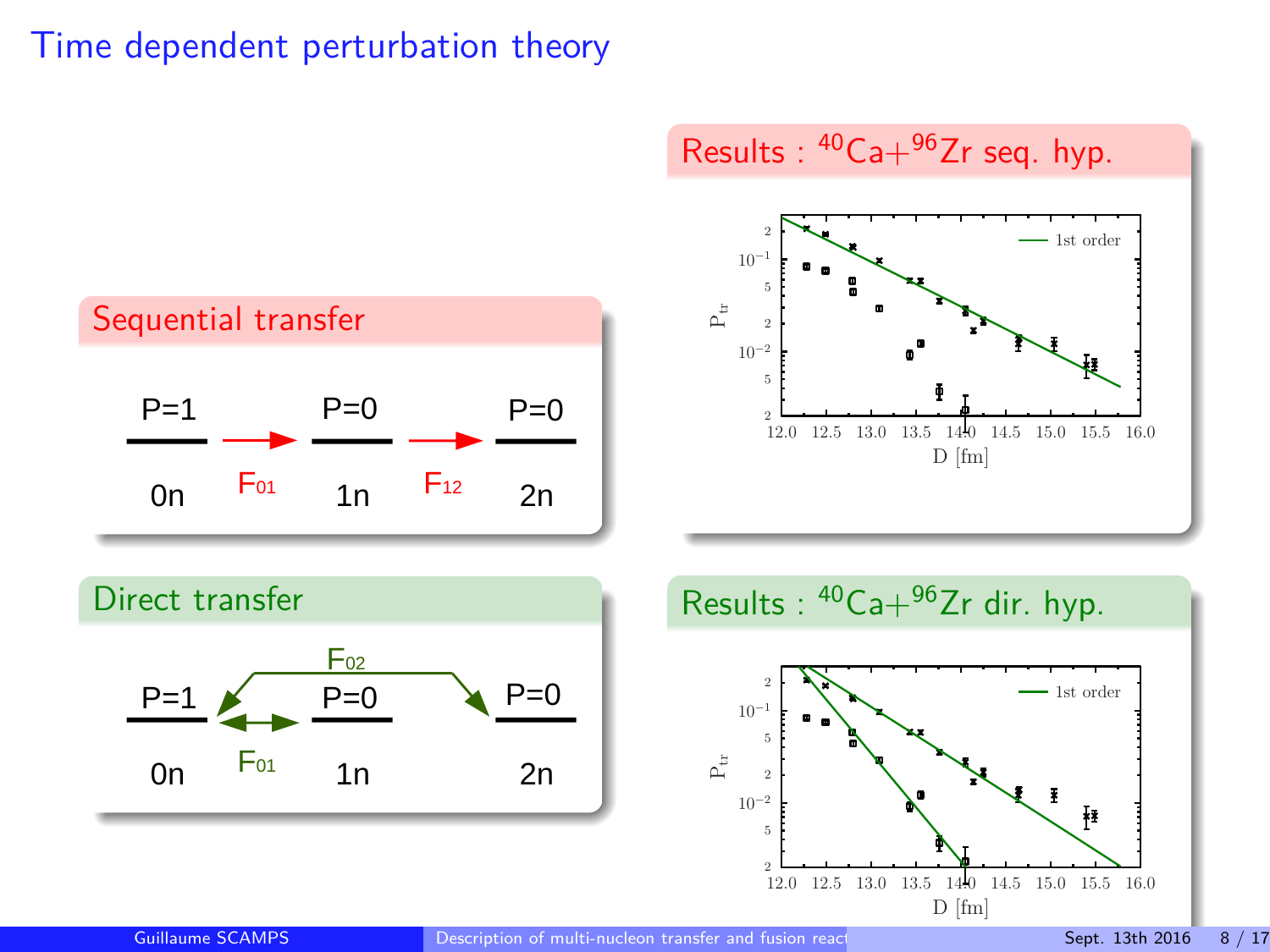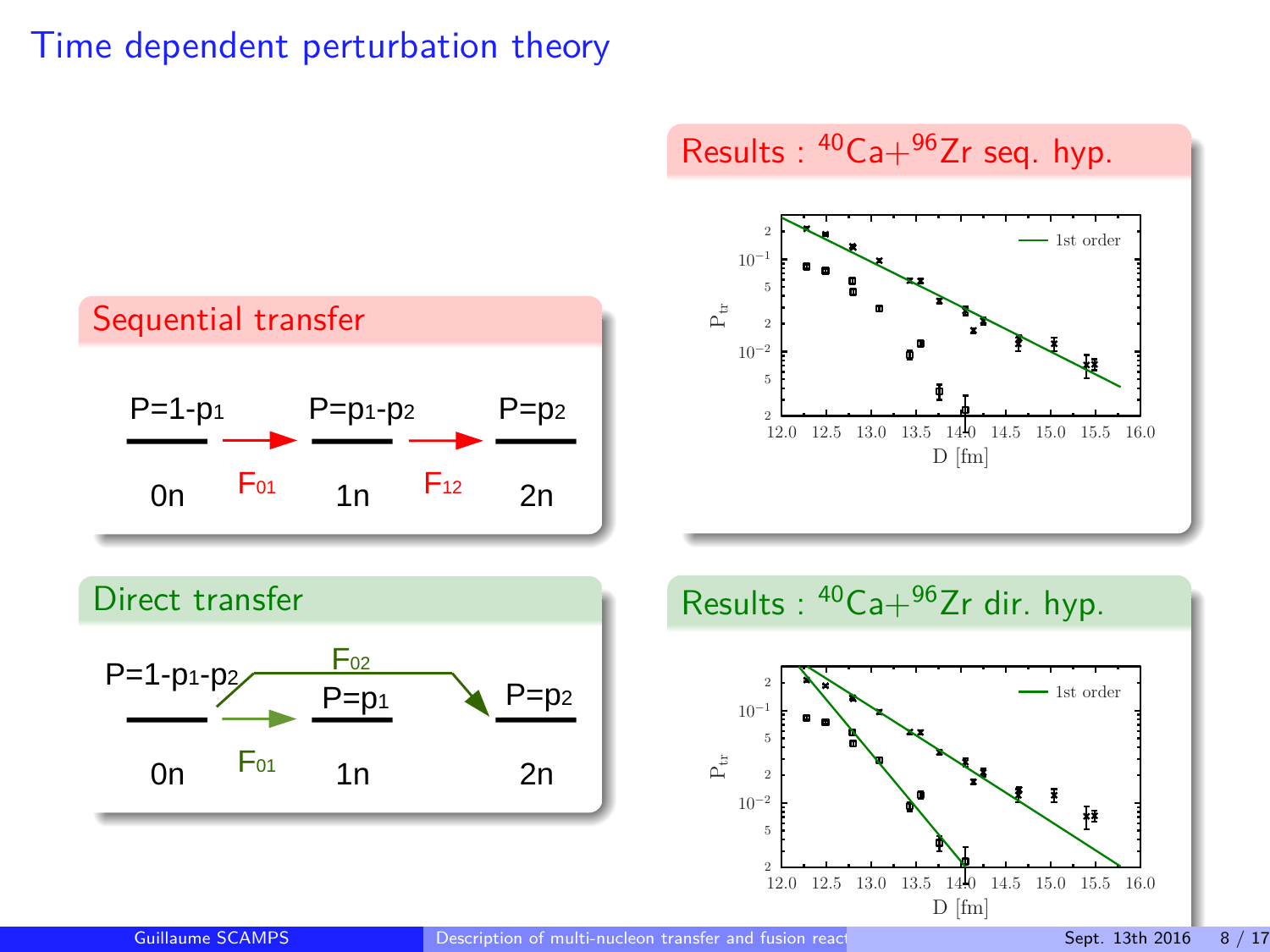

Guillaume SCAMPS **[Description of multi-nucleon transfer and fusion reactions with the coupled channel method](#page-0-0) Sept. 13th 2016 8 / 17th Coupled channel method Sept. 13th 2016 8 / 17th 2016 8 / 17th 2016 8 / 17th 2016 8 / 17t**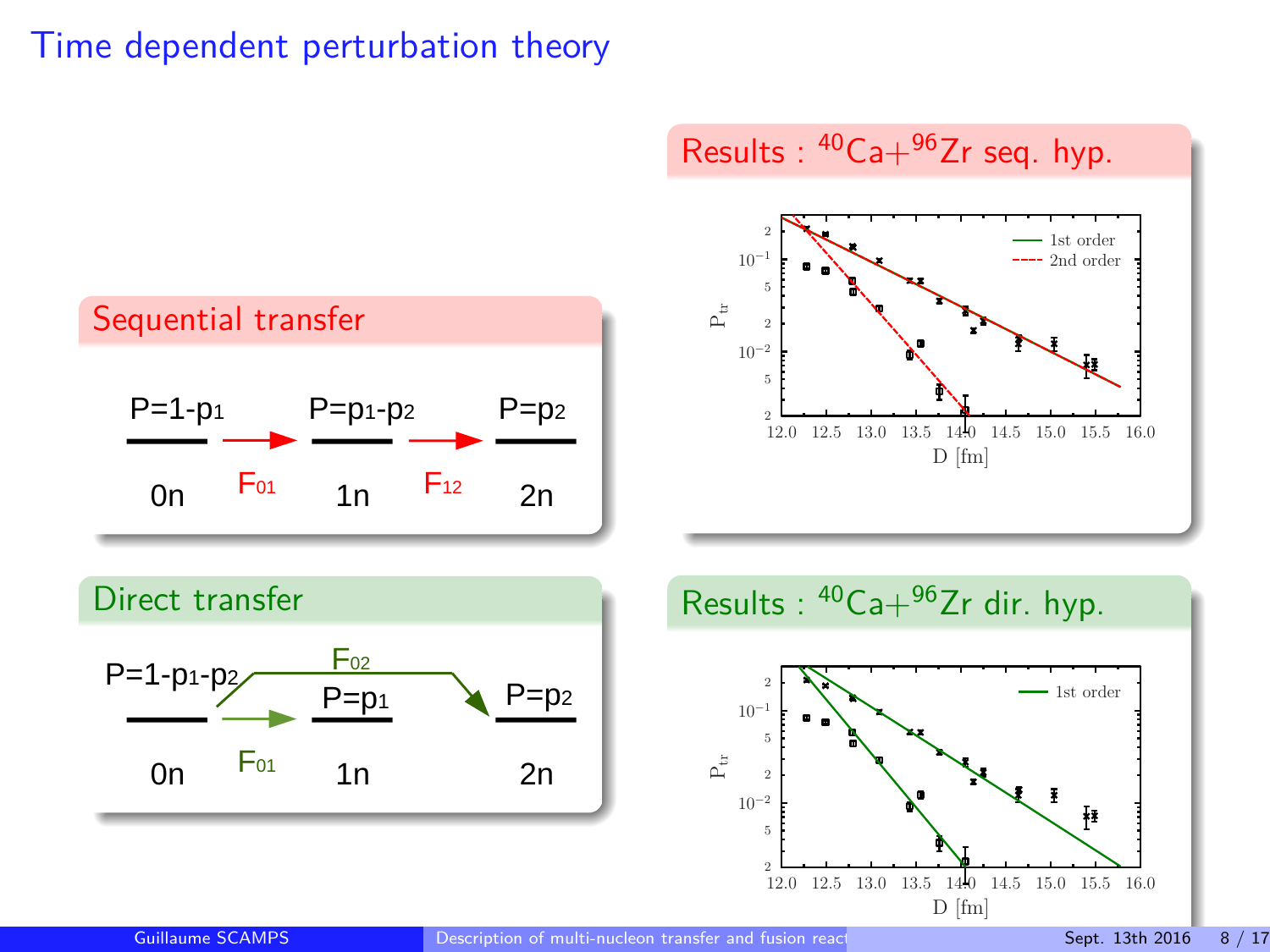







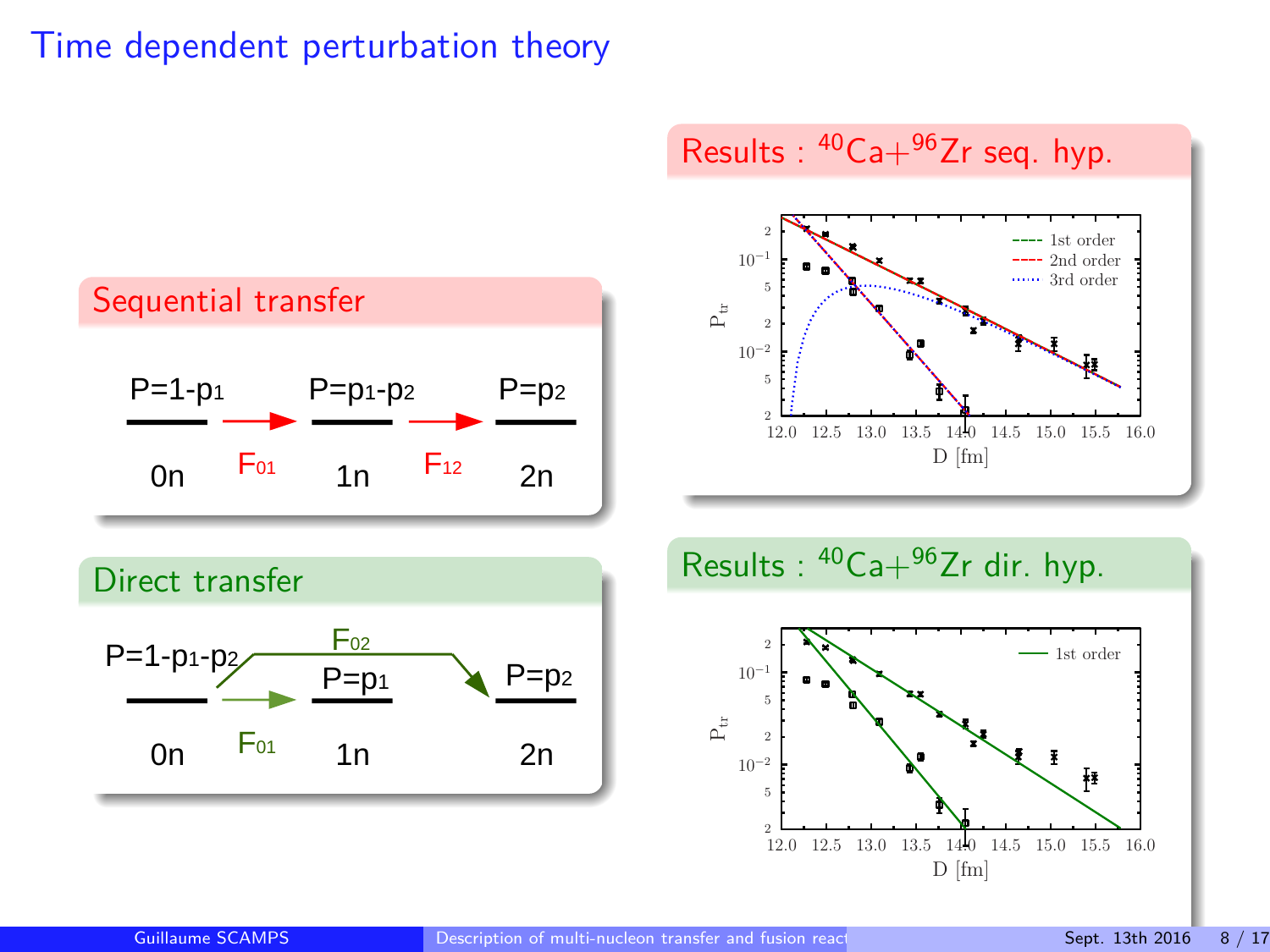







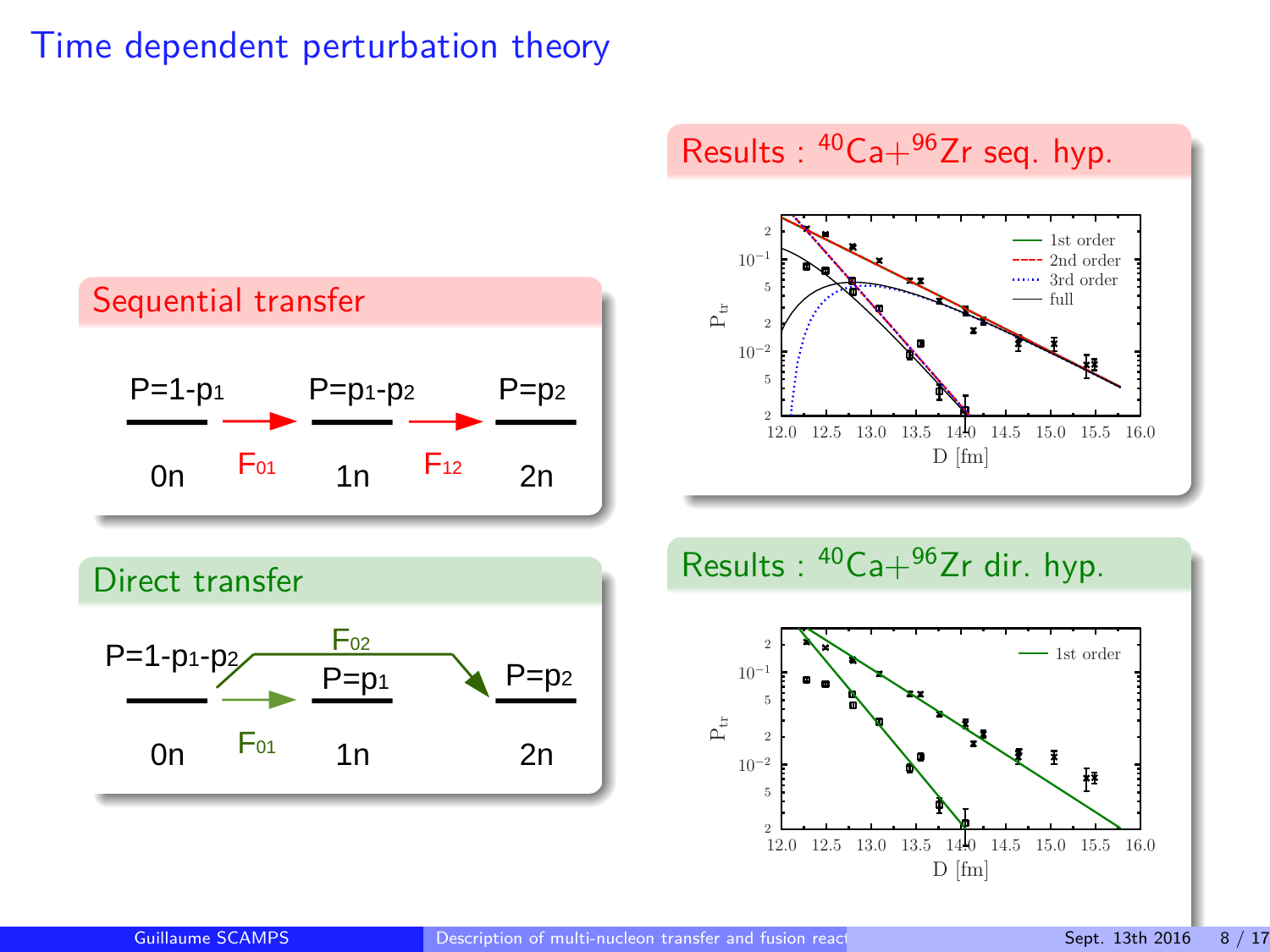







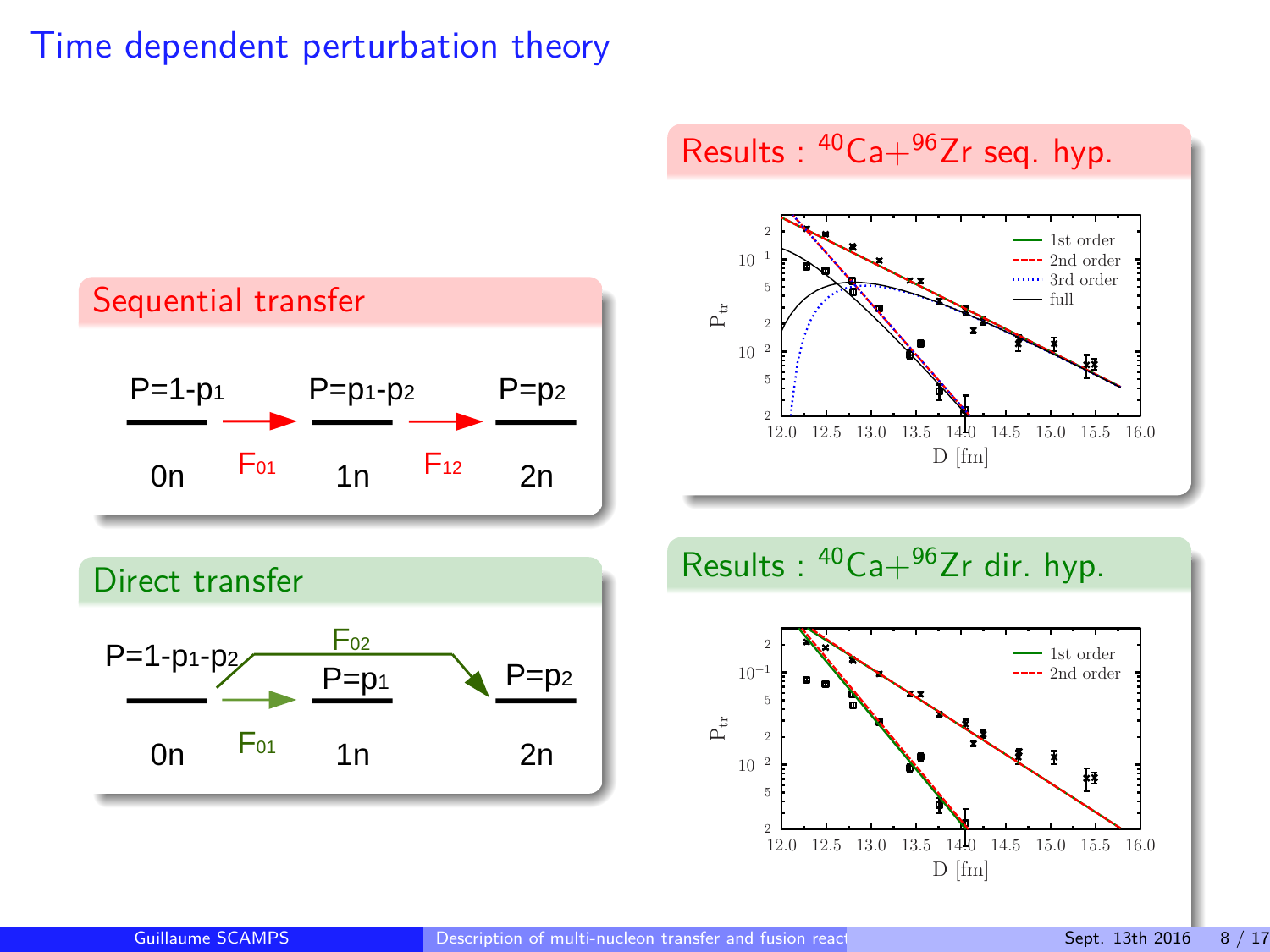



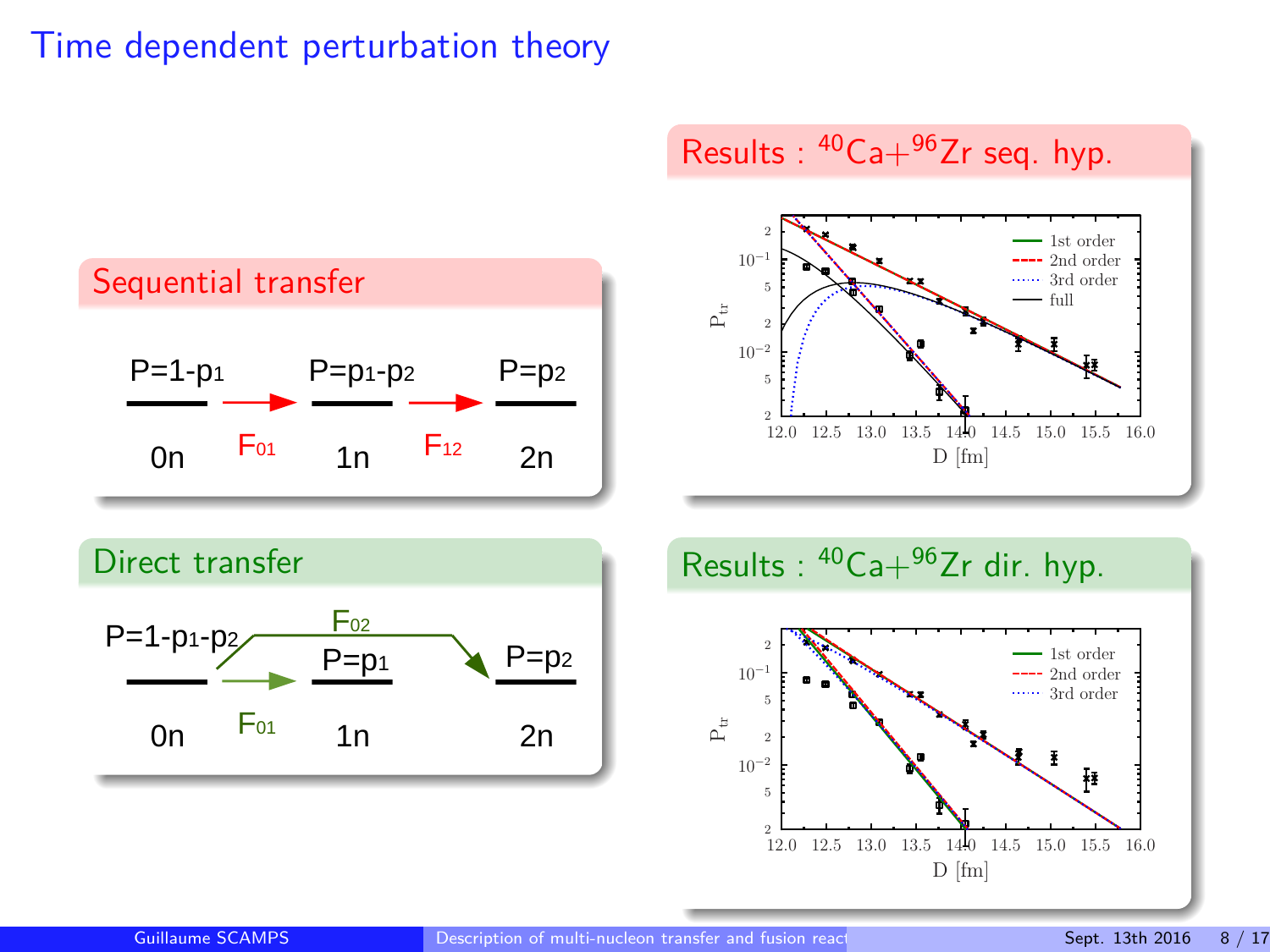





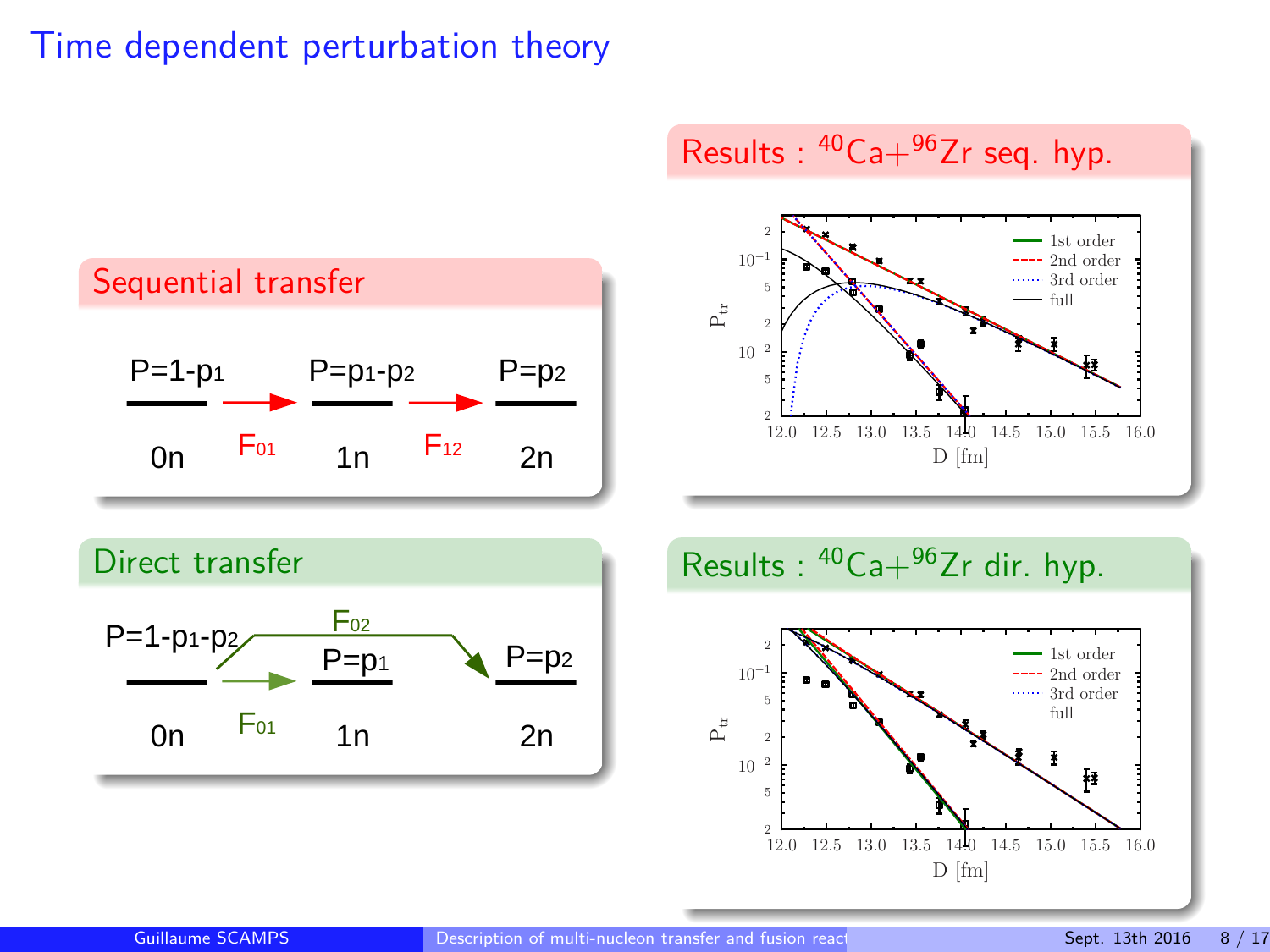#### Two messages from this simple model

#### **Warning**

Third order evolution can play an important role for transfer reactions.

#### Sequential or direct pair transfer

Important difference for the probability to transfer one neutron.

G. Scamps and K. Hagino, PRC 92, 054614 (2015)

 $\rightarrow$  We will assume the direct hypothesis in the following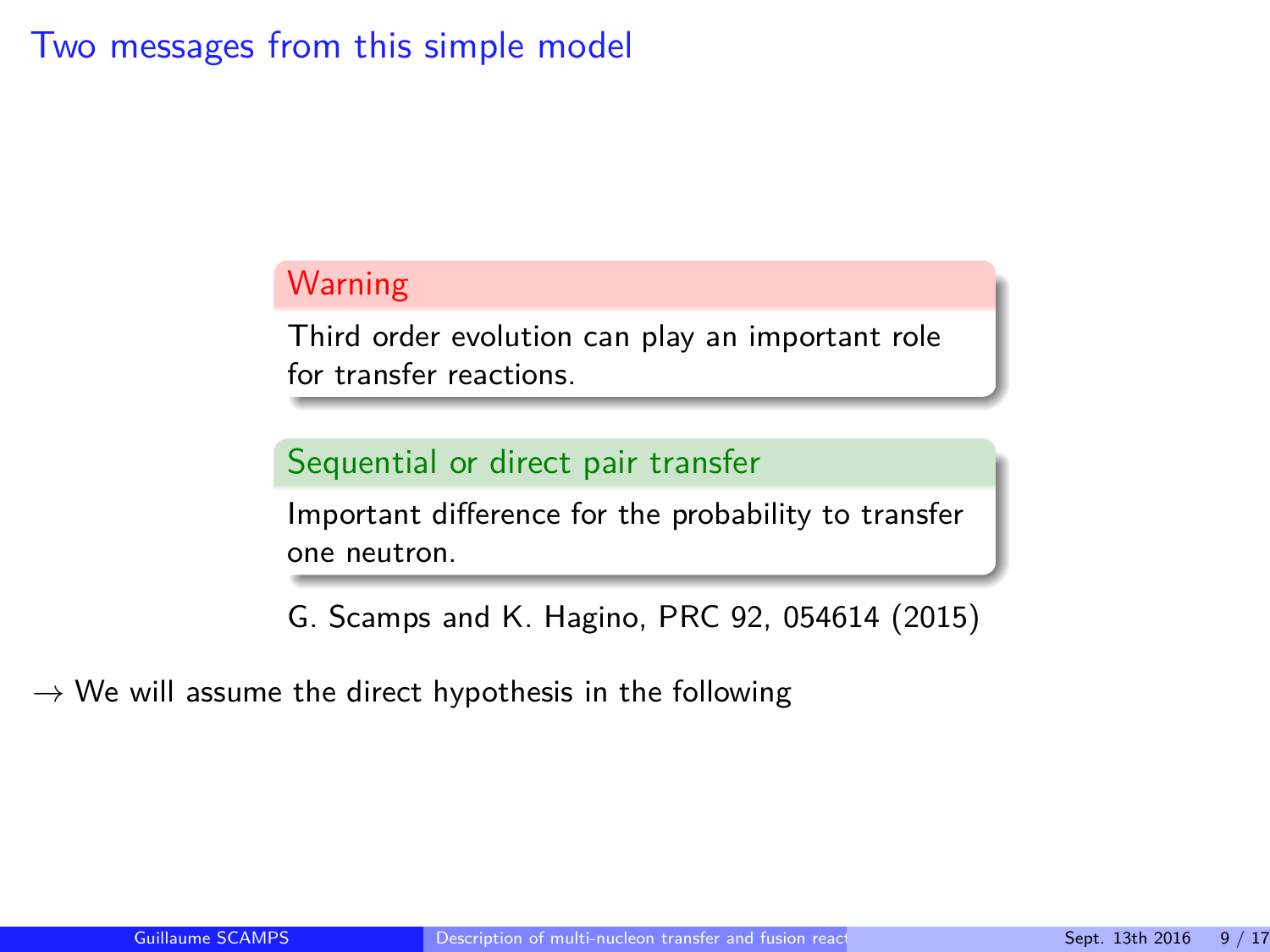## Effect of fusion on the transfer reaction

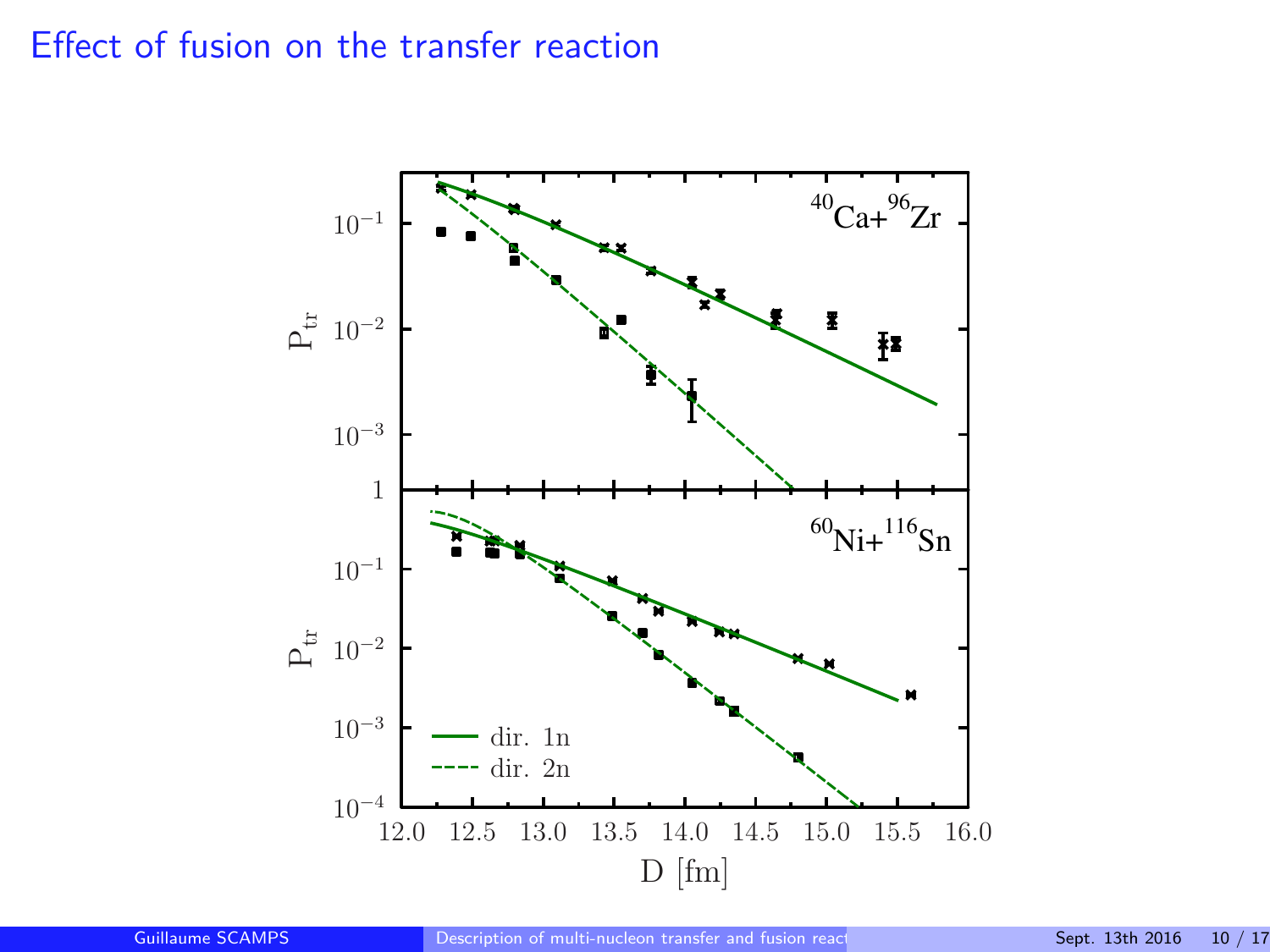## TDCC with absorbing potential

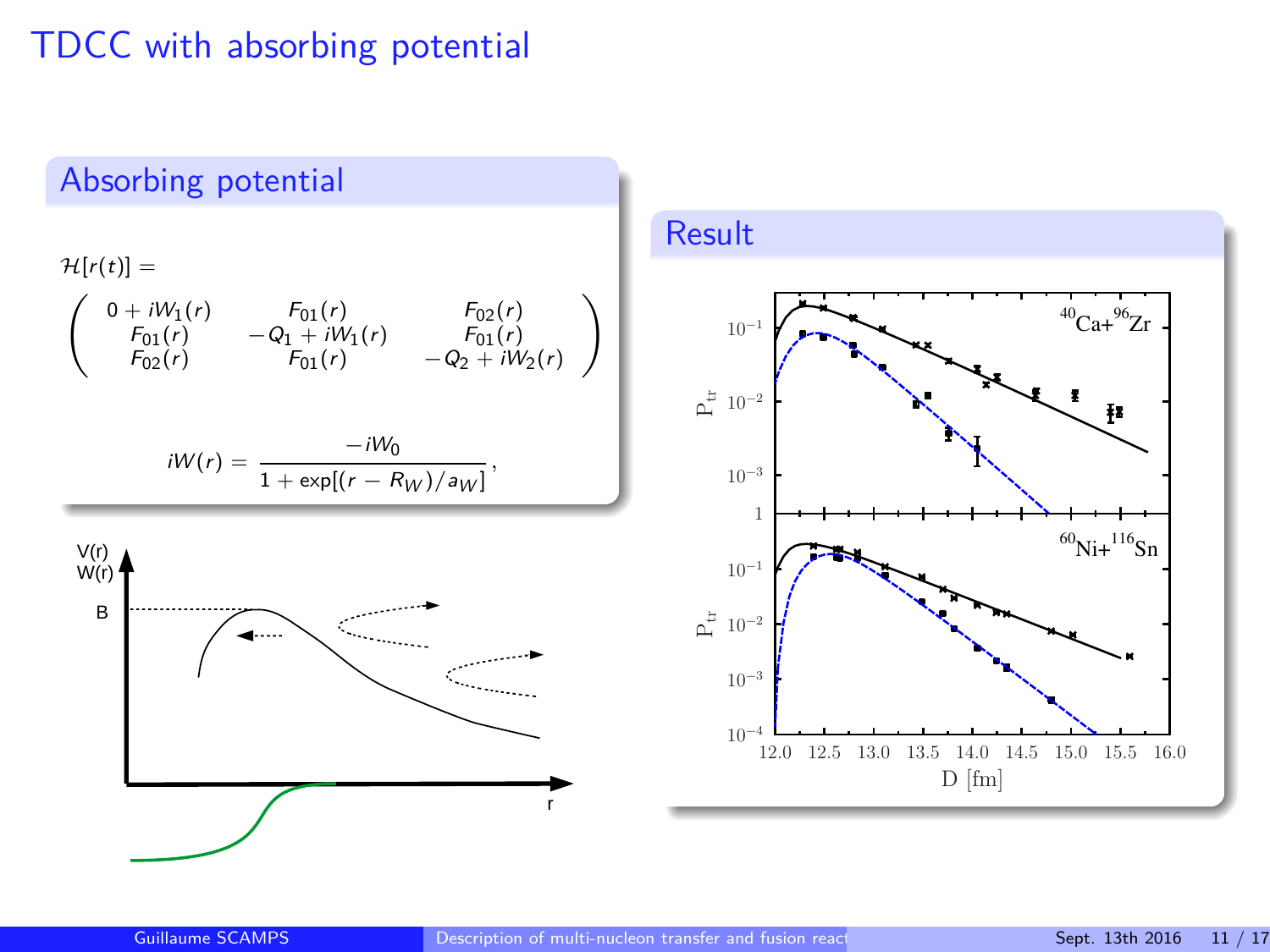# TDCC with absorbing potential



| System                  | Trsf. | (MeV)<br>В | (MeV)<br>$\sigma$ |
|-------------------------|-------|------------|-------------------|
| $^{40}$ Ca $+^{96}$ Zr  | 0n    | 95         | 1.3               |
|                         | 1n    | 95         | 1.3               |
|                         | 2n    | 92         | 1.8               |
| $^{60}$ Ni+ $^{116}$ Sn | 0n    | 166        | 1.3               |
|                         | 1n    | 166        | 1.5               |
|                         | 2n    | 160        | 2.8               |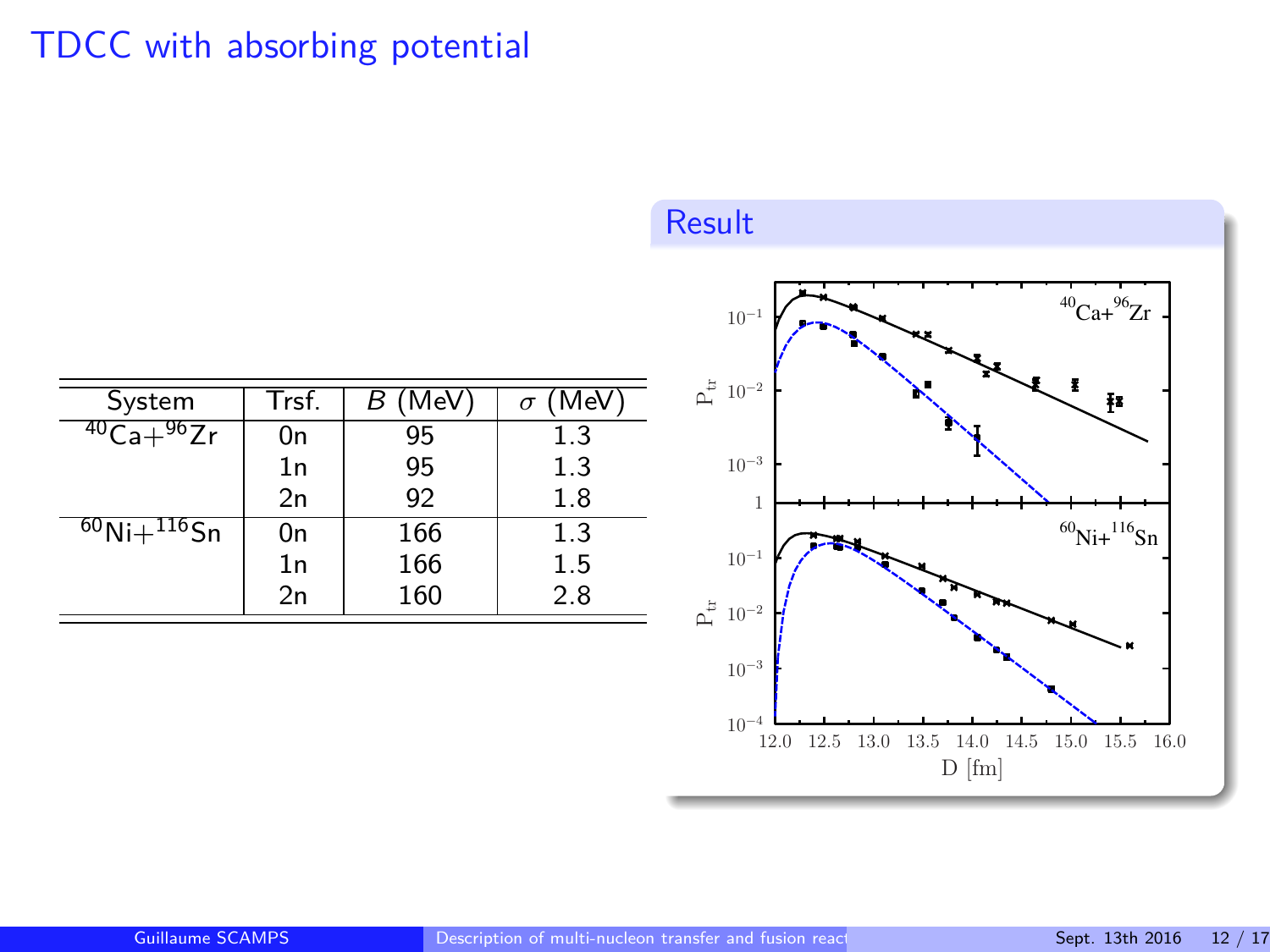## Full quantal Coupled-channels calculation (CCFULL)

$$
\bigg[-\frac{\hbar^2}{2\mu}\frac{d^2}{dr^2}+\frac{J(J+1)\hbar^2}{2\mu r^2}+V_N^{(0)}(r)+\frac{Z_PZ_Te^2}{r}+\epsilon_n-E\bigg]\psi_n(r)+\sum_mV_{nm}(r)\psi_m(r)=0,
$$

Result,  ${}^{60}$ Ni $+{}^{116}$ Sn

Comparison with and without fusion



## CC calculation

Full quantal approach  $\rightarrow$  same formalism for fusion and transfer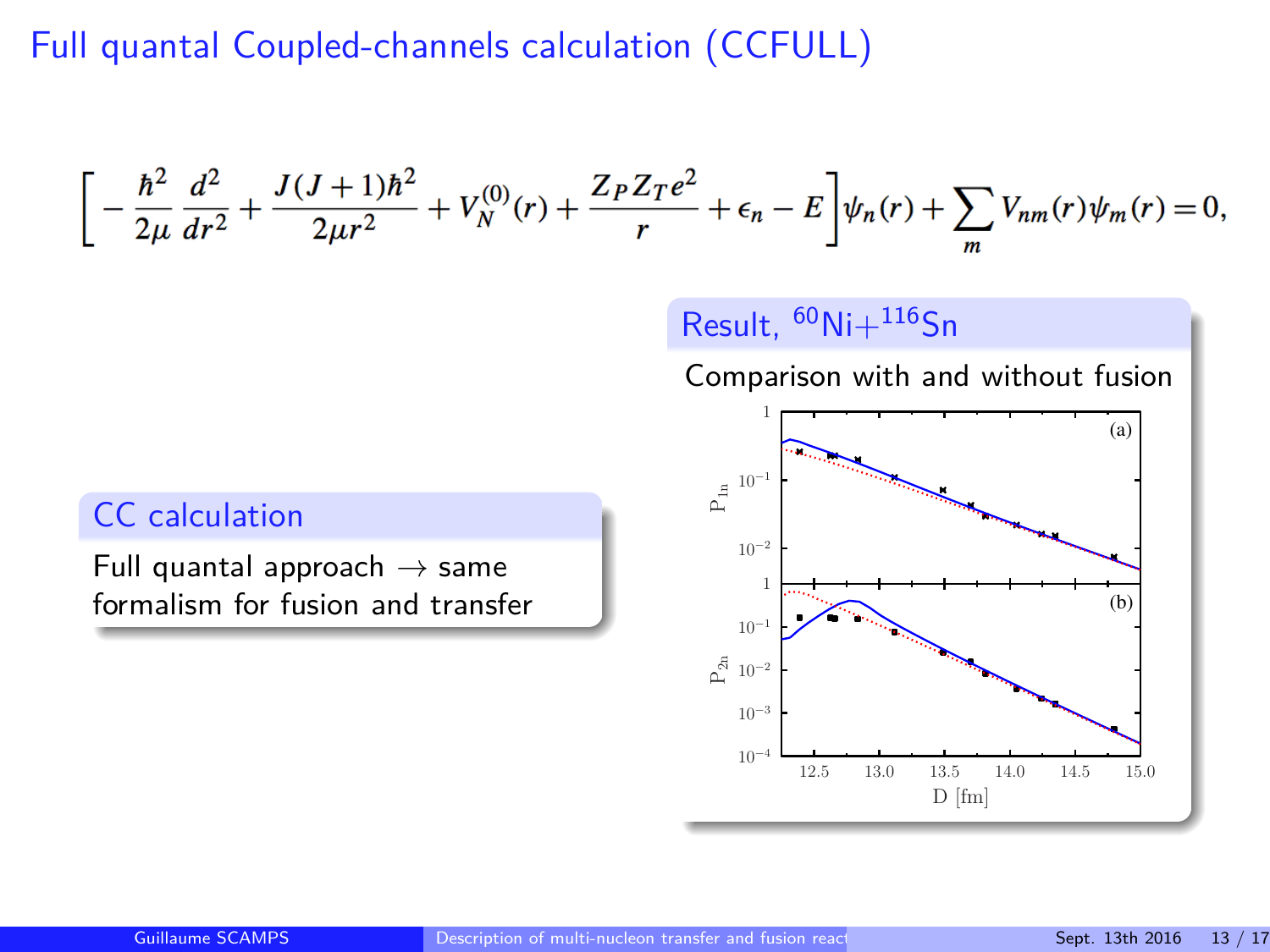## Full quantal Coupled-channels calculation (CCFULL)

$$
\bigg[-\frac{\hbar^2}{2\mu}\frac{d^2}{dr^2}+\frac{J(J+1)\hbar^2}{2\mu r^2}+V_N^{(0)}(r)+\frac{Z_PZ_Te^2}{r}+\epsilon_n-E\bigg]\psi_n(r)+\sum_mV_{nm}(r)\psi_m(r)=0,
$$

#### CC calculation

Full quantal approach  $\rightarrow$  same formalism for fusion and transfer



#### Result,  $^{60}$ Ni $+^{116}$ Sn

Comparison with and without fusion

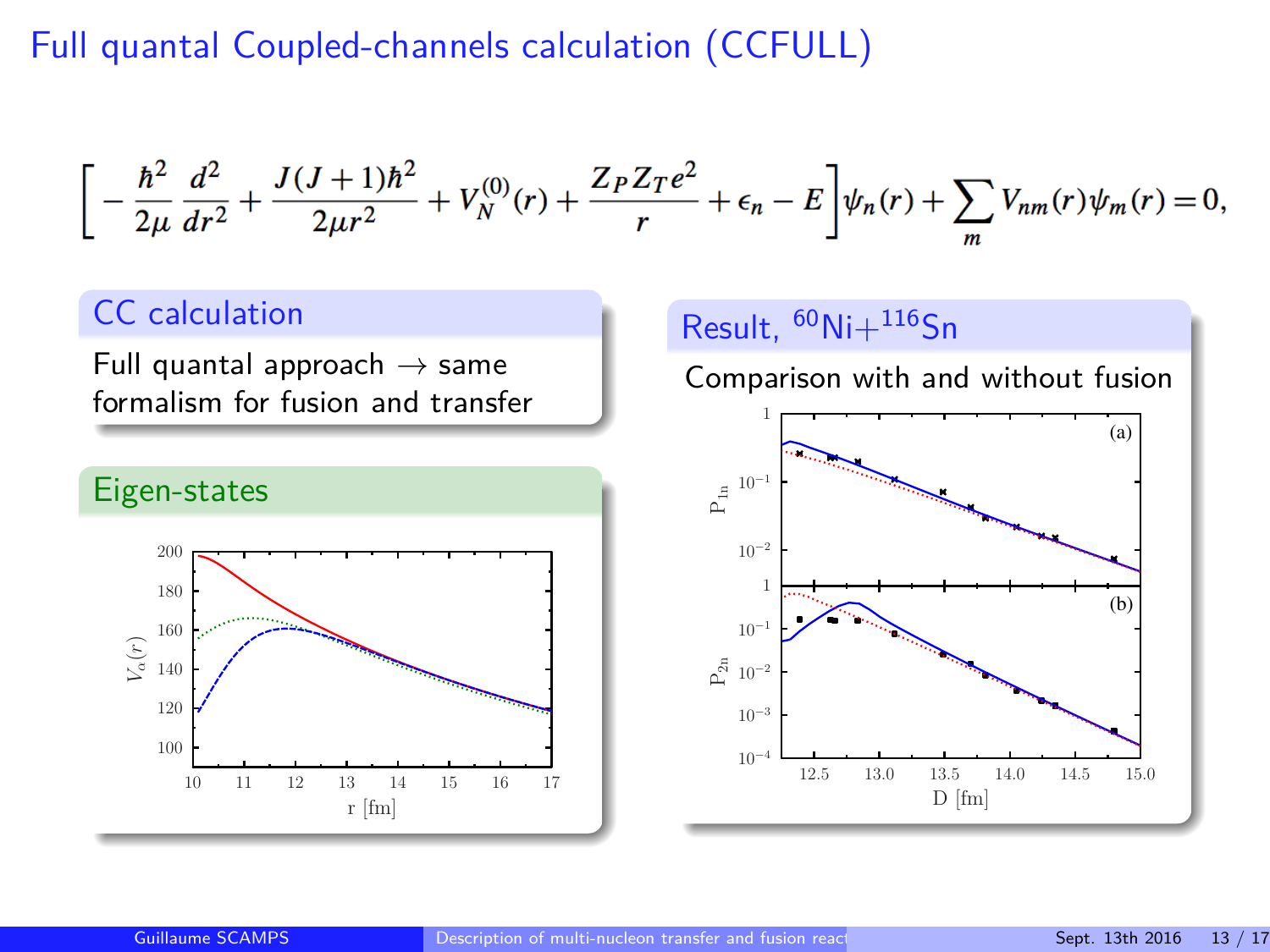# Full quantal Coupled-channels calculation :  $40Ca + 96Zr$

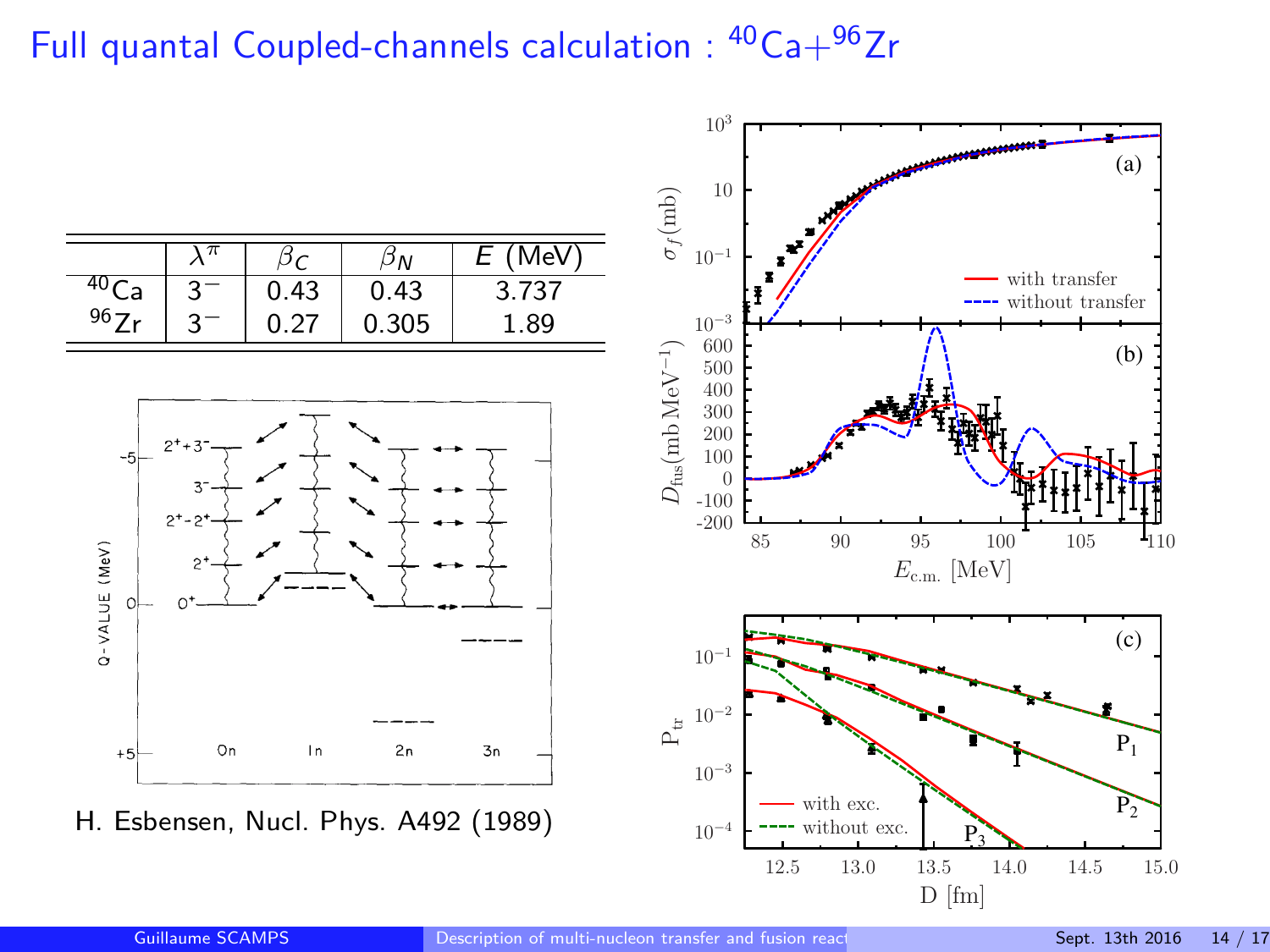# Preliminary results <sup>40</sup>Ca+<sup>64</sup>Ni



Preliminary PRISMA experimental data from D. Bourgin and S. Courtin.

#### Preliminary conclusion

It is not possible to reproduce simultaneously the fusion cross section and transfer probabilities.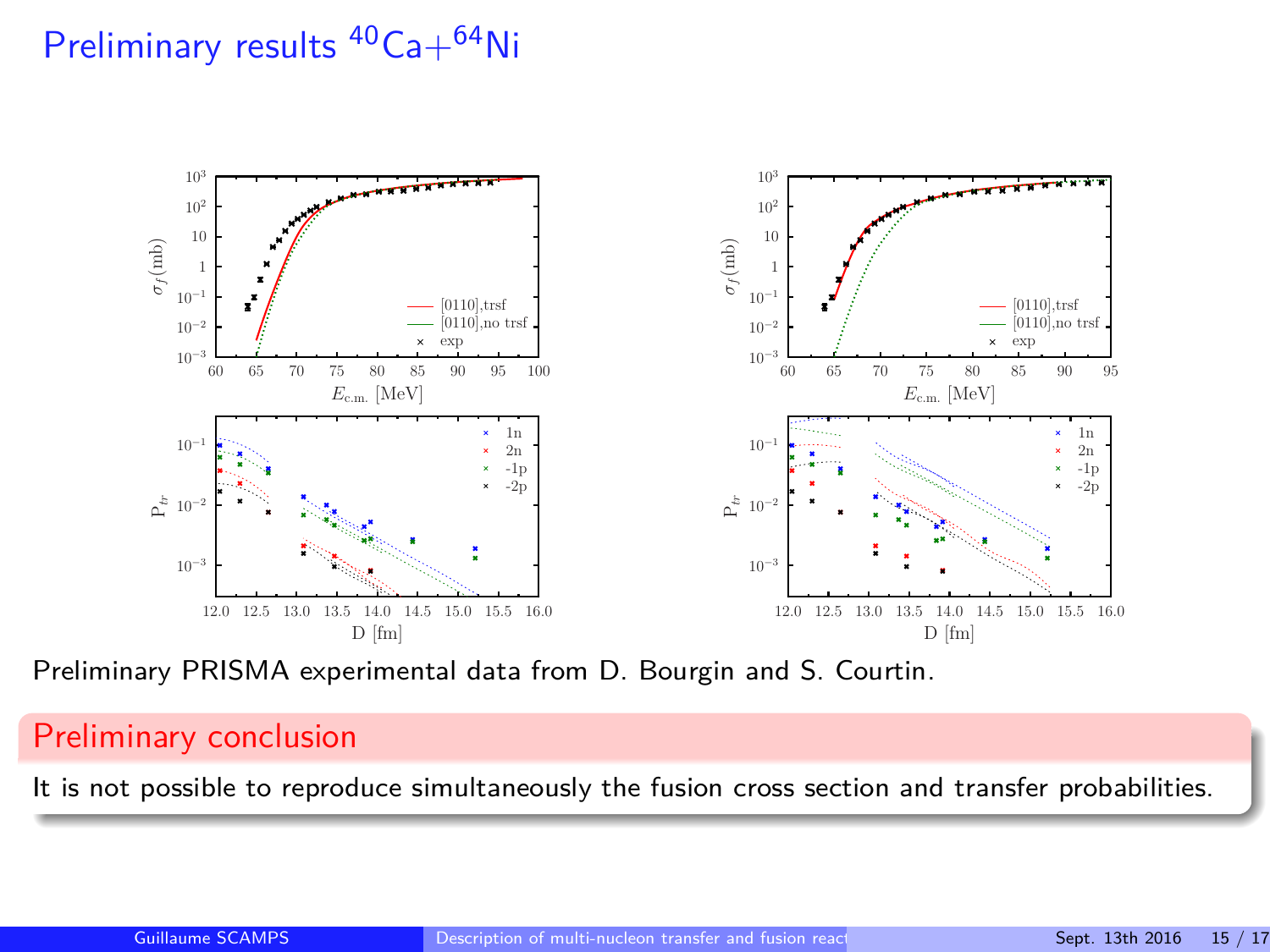#### Conclusion

#### **Summary**

- Description of experimental data with only the two first orders may be incomplete
- Better reproduction of the experimental data with sequential plus direct transfer
- **•** Sequential or direct pair transfer change the one neutron transfer probability
- The capture absorbs the 2-neutron transfer amplitude more than the 1-neutron
- Simultaneous description of fusion and transfer reaction
- G. Scamps and K. Hagino, PRC 92, 054614 (2015)

#### Future work

• Understand theoretically the connection between transfer and the enhancement of the fusion cross section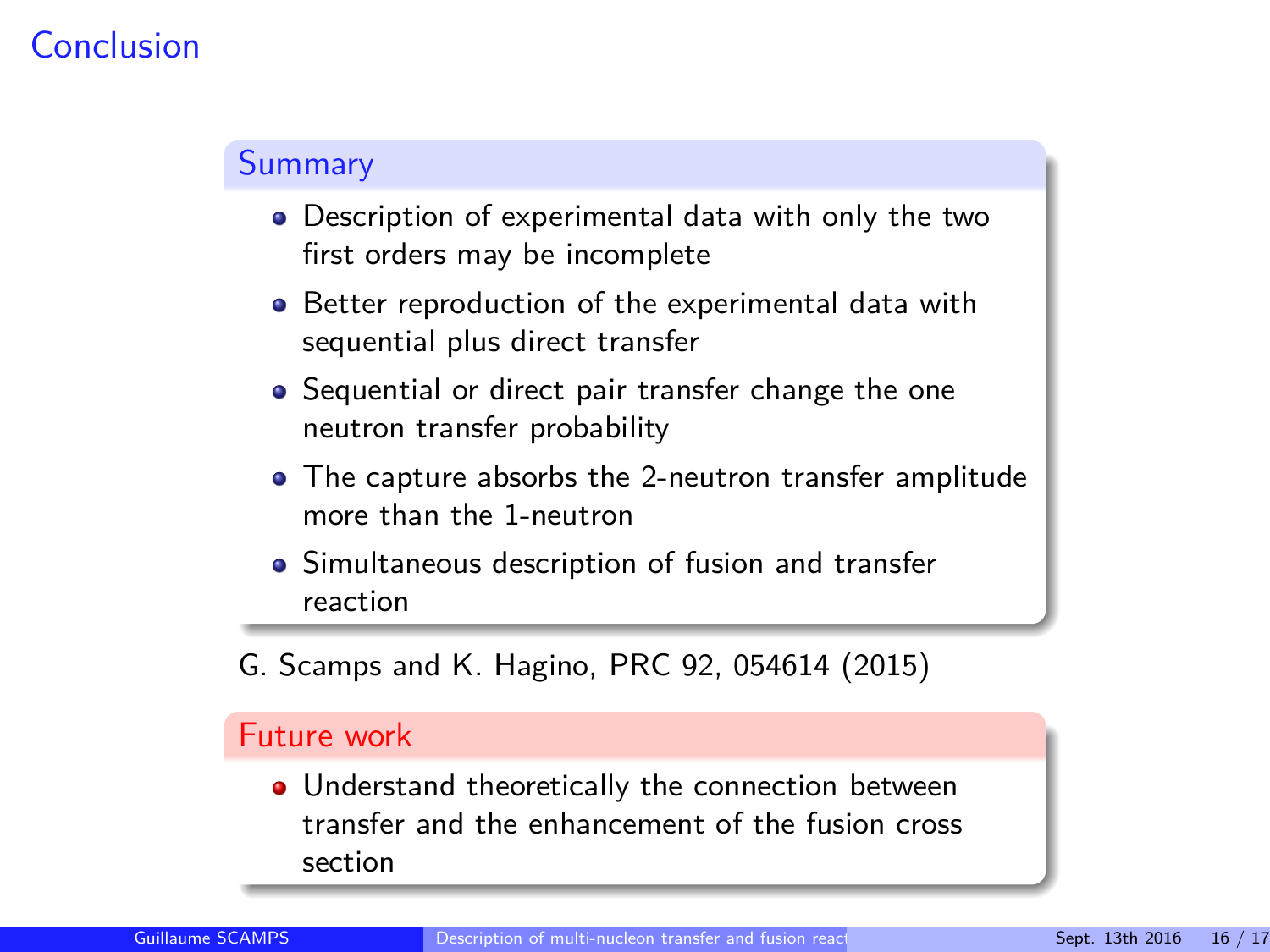# <span id="page-24-0"></span>Thank you